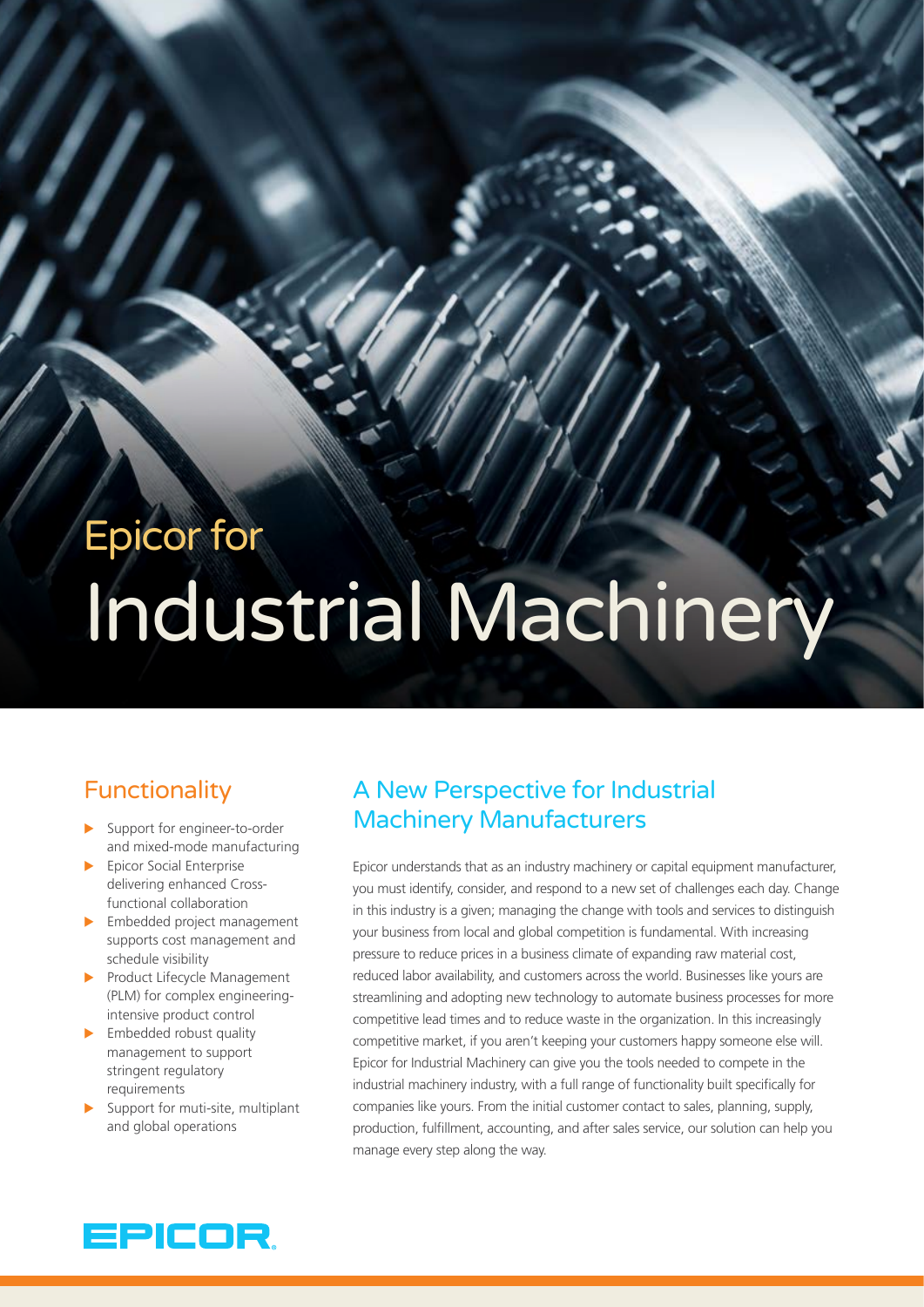

# Social Business and Cross-functional Collaboration

Epicor Social Enterprise is a collaboration solution that provides a fundamental shift in the way organizations engage with their ERP to make decisions about their business. Fully embedded within Epicor ERP to enable access to all the business information, Social Enterprise fosters crosscompany collaboration bringing social media concepts and contextual information together in a single tool where everyone is able to collaborate directly with each other around Epicor ERP. This allows people to share information with each other building up knowledge bases, working together to solve problems (crowd sourcing), while creating a repository in which no good ideas are lost. Users do not need in-depth knowledge of the Epicor toolset to subscribe and unsubscribe to information as and when they want. Epicor Social Enterprise will enable real time collaboration in areas critical to success for your business processes such as; bid and proposal preparation, customer services, project management, engineering change control, and quality improvement initiatives.

# Reduce Your Labor and Material Cost

#### **Lean Manufacturing**

Epicor for Industrial Machinery is a real-time solution designed to support paperless manufacturing. Through the use of Kanban production, Epicor for Industrial Machinery will allow you to produce your fast moving products without setting up work orders and will create queue records for the work that needs to be completed, therefore eliminating the need for paper. Epicor for Industrial Machinery supports four types of Kanban, giving you the flexibility to run your work cells in a manner that best suits each situation or product. Whether you wish to replenish when minimums are met or replenish based on future demand, Epicor for Industrial Machinery can help to ensure that you have stock where you need it, when you need it.

This solution combines the rules of material requirements planning with the efficiencies of Kanban manufacturing, giving users the ability to plan for the use of parts with long lead times, while at the same time allowing for replenishment of parts with little to no lead times. This flexibility to plan for all your resources leads to greater productivity and shorter lead times.

# Simplified Product Lifecycle Management

For companies in the industrial machinery industry, Simplified Product Lifecycle Management (PLM) is imperative. Development and design documents must be made available for the entire product lifecycle, from design to manufacturing, and thereafter, for access by service and sales departments.

Epicor PLM includes storage, administration and supply of all product-related and supplement data during the entire operational process. PLM interacts with project managers and engineers, as well as employees in quality assurance. Premier, support is given to the design department. Epicor PLM provides all required functions for design management, including those for passing work results from the technical designers to the neighboring departments. Workflow management, scan and plot management, as well as document viewing in large heterogeneous networks and over the Internet, complete the range of powerful PLM features employed. Epicor PLM's modular structure makes it an extremely flexible instrument which can easily be adapted to the respective requirements in any industrial machinery enterprise.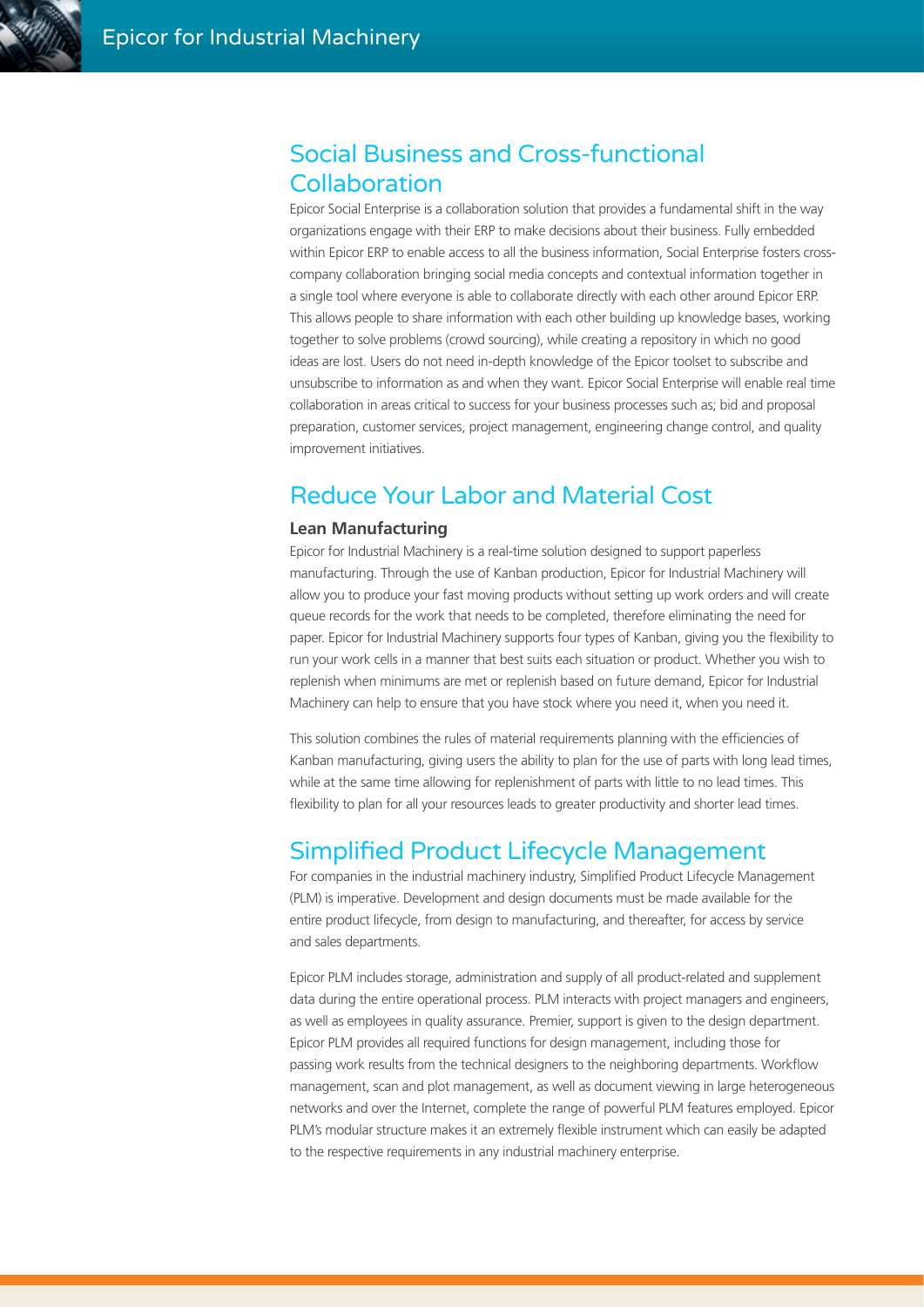# Improve Employee Productivity

#### **Production Management**

Epicor for Industrial Machinery goes beyond traditional production functionality by offering a comprehensive manufacturing control solution designed to handle make-toorder, engineer-to-order and make-to-stock production. Epicor for Industrial Machinery's Job Manager gives you the flexibility to review and update production plans as demand changes. The Planning Workbench provides you with access to all related job information in a single view, where you can track your costs associated to production, and compare estimated versus actual costing.

Innovative, easy-to-use scheduling tools help you identify and eliminate bottlenecks before they hit the shop floor. If you're facing an overload at a critical work center, an operator can just drag-and-drop a job's schedule forward or backward to alleviate the overload. Epicor for Industrial Machinery supports scheduling jobs based on forward, backward, finite, and infinite capacity. Machine and work center maintenance schedules are integrated with the production schedule, so you can minimize downtime while still tooling parts to exacting tolerances.

# Mobile Operations

The Manufacturing Execution System (MES) allows inventory movements and labor entries to be reported on the shop floor, giving management a more accurate, up-to-date view of production. Since MES is integrated with Job Management and Scheduling, you can eliminate dual entry of data. The Work Queues provide employees with prioritized work schedules, eliminating the need for print-outs or instructions from management.

The Advanced Material Management module (AMM) extends the MES functionality to include queue requests for inventory movements of raw materials and WIP, as well as order allocations and inventory reservations. Within AMM, transactions can be entered on data collection devices, reducing the number of data entry mistakes and speeding up the process via barcode scanning. AMM also allows you to set up pick faces with replenishment levels that will automatically initiate inventory moves.

# Increase Profit and Maximize Sales Opportunities

#### **Increased Responsiveness**

Customer Relationship Management (CRM) controls all aspects of a company's interaction with its customers and potential customers from generating the lead, developing the opportunity, taking the order, producing the goods, shipping the goods, getting the cash, and supporting the customer. Throughout this process, Epicor CRM allows the customer to be tightly involved within the entire supply chain process through collaboration using Epicor Social Enterprise (ESE), Web-based customer portals delivered using Epicor Commerce Connect (ECC). In addition, built-in Workflow capabilities allow you to monitor every step in the sales cycle.

For most industrial machinery companies, having the ability to commission and support your products once they have been shipped to the customer is an essential part of business. The Epicor for Industrial Machinery Helpdesk module provides a customer focused solution for personalized, high-quality service. The Helpdesk includes Case Management, equipped with time-saving links to customer focused activities where customer calls can be used to generate quotes, return material authorizations, place orders, field service jobs, or workflow tasks. Using Helpdesk helps you reduce the cost of offering quality service while maximizing the revenue potential of your field service employees. Collaborative social tools allow engineering, production control, quality and compliance, and service to subscribe to escalation groups and communicate on problem resolution and next steps.

# Supplier Relationship Management

In an effort to compete in your industry, you must respond quickly to your customers' requests. In order to manage demand effectively, without having out-of-control inventory levels, you need a facility to efficiently interact with your suppliers, many of which are spread across the globe. The Epicor Supplier Relationship Management (SRM) module is fully integrated with the Quote Management, Job Management, Inventory Management, Purchase Management, and supplier Connect modules. Within SRM you can create and manage your Requests for Quotations (RFQs) effectively. Filter and sort RFQ criteria based on your specific needs to find the best match for the needed materials. The supplierConnect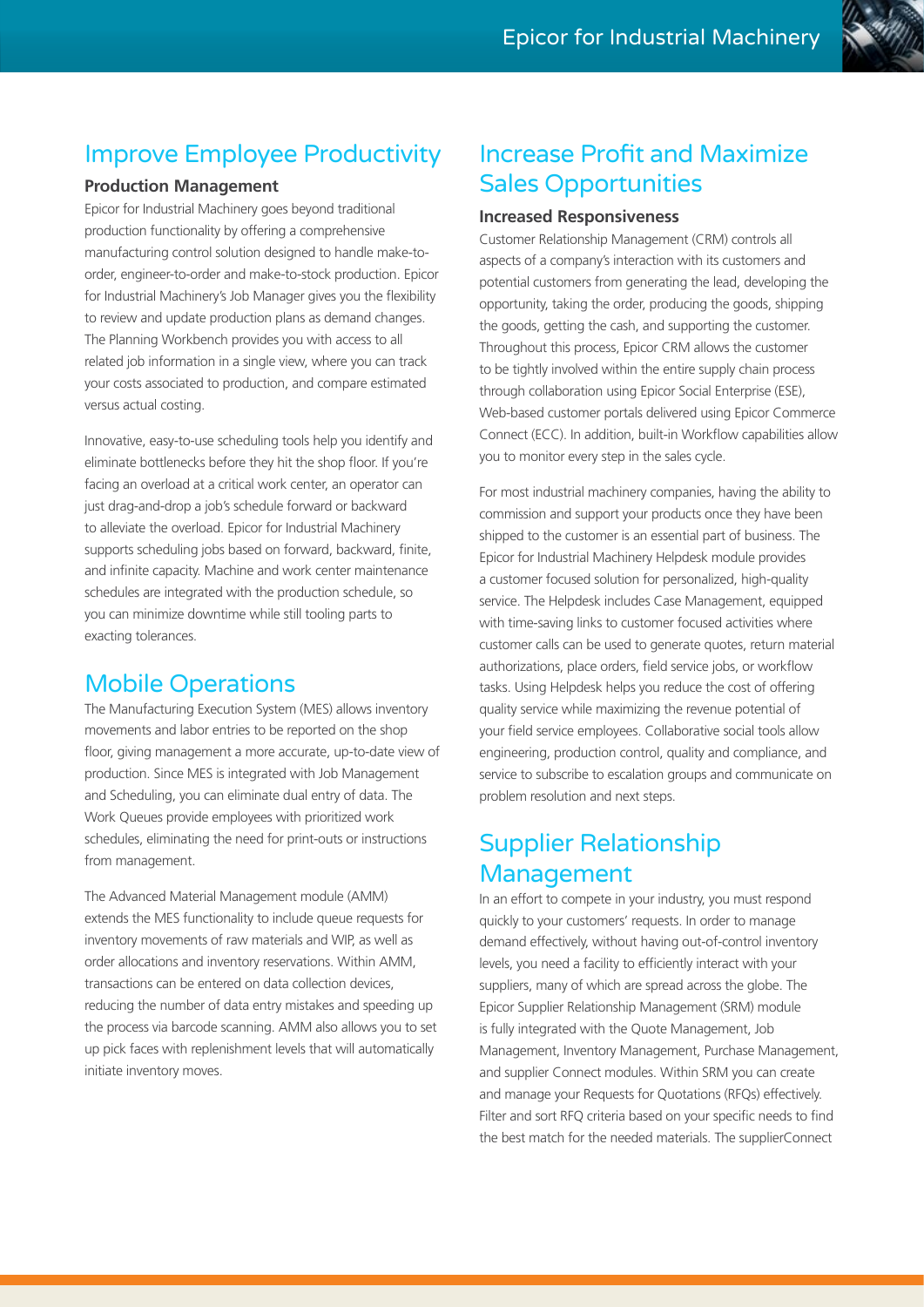

module allows you to collaborate with your suppliers electronically, giving them the ability to review inventory levels. check payments, and process open POs and RFQs online. With supplier Connect, you are able to open up a gateway for your suppliers to access important information from your Epicor for Industrial Machinery system, freeing up your procurement staff from time-consuming phone calls, faxes and e-mails. Engage with suppliers outside of the procurement process to improve internal efficiencies by collaborating together to resolve problems, answer questions and deliver new levels of responsiveness using Epicor Social Enterprise

# Deliver Higher Quality Products to Your Customers

#### **Quality Assurance**

Within the Quality Assurance module, you can access all quality functions including the scrapping of raw materials and finished goods and tracking first article inspections. Queues are available for all material needing inspection. Shop floor workers can add non-conformant parts to the inspection queues, and inspectors have full disposition and corrective action follow-up capabilities.

#### **Product Configuration**

Epicor's Product Configurator allows you to manage your highly configurable products through an easy-to-use question and answer format. Epicor for Industrial Machinery allows you to build your own set of rules for each custom feature/option. The rules you apply can be used to ensure an accurate bill of material (BOM) is created during quote and order entry. Web deployable, the Epicor Product Configurator offers added flexibility with the Epicor Storefront. Other features included in the Configurator are calculated pricing, inclusion of configured parts in MRP processing and part number generation.

# Transform Your Data into Knowledge with Business **Intelligence**

Epicor Business Intelligence emphasizes the active use of the right information, at the right time, for the right person, to proactively guide and adjust the course of the business, rather than passively measure its progress. It can transform your data into actionable information. With the BI solution, you can quickly access and analyze your company's data, disseminate critical information in easy-to-read formats, and review data

analysis from several perspectives (e.g., production, financial, internal, external). You an also create indicators to measure your progress against strategic goals.

# Supporting Extended and Global Operations

With competitive pressures driving many manufacturers to expand globally where labor is considerably less expensive coupled with recent trend in plant consolidations, many manufacturers today, both large and small, find themselves suddenly managing multiple sites disparately.

Epicor for Industrial Machinery offers comprehensive multisite capabilities coupled with global presence to meet your company's requirements for local support. Competing globally and domestically—bridging geographic and strategic diversity and eliminating supply chain inefficiencies—can be accomplished with the technologies to streamline intraand inter-company processes and communicate quickly and accurately.

Synchronization of complex relationships which determine supply, demand, and fulfillment is the means to reaching new, industry-leading levels of business performance, all while adhering to global standards for trade of parts such as GTIN-14 and RoHS compliance. Epicor for Industrial Machinery can help you achieve maximum efficiencies across your globally extended enterprise.

# Robust Technology Framework

Epicor is uniquely positioned with a complete suite of applications based on 100% service-oriented architecture, protecting your investment in software and services well into the future. Why are web services so important to manufacturers, particularly in industrial machinery? Outside of all the reasons organizations look to web services for deployment; speed, stability, reusability, and more. For midsize manufacturers who supply top industrial machinery manufacturers, the incentive is imminent to drive electronic connection more firmly into their supply chain. Web services collaboration is fast becoming a necessity to doing business.

Supporting your business strategies with applications built on service-oriented architecture (SOA) keeps the door open for industrial machinery businesses by meeting both the immediate requirement for scalability while supporting an open philosophy in the event your business strategy changes. SOA